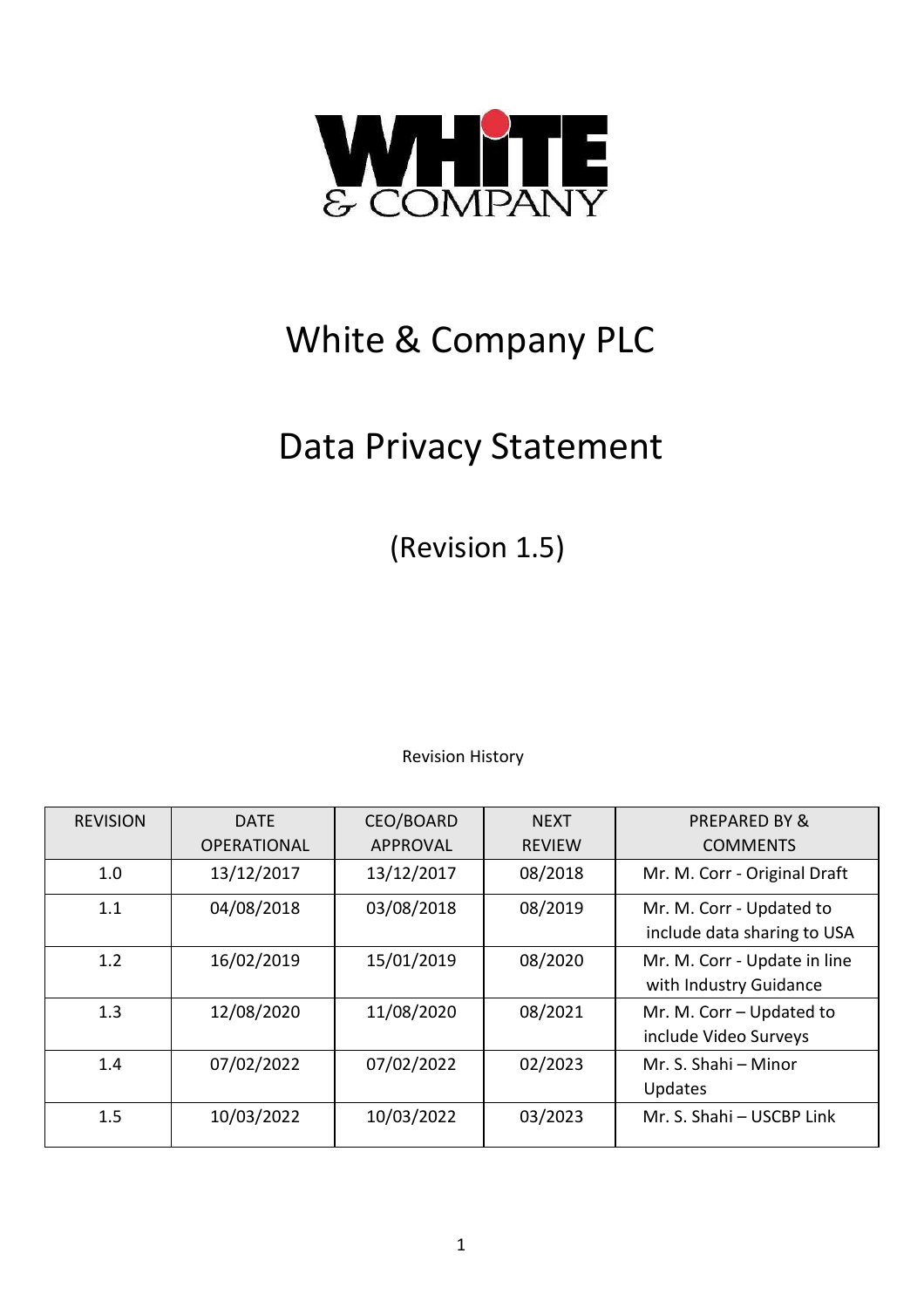#### **About us**

White & Company takes your privacy very seriously. This Data Privacy Statement describes how White & Company collects and uses your personal data and sets forth your privacy rights.

We recognise that information privacy is an ongoing responsibility, and so we will from time to time update this Data Privacy Statement as we undertake new information security practices or use new technology to collect personal data, where it is appropriate.

We are a registered 'data controller' with the Information Commissioner's Office (registration number ZA458951).

## **What we need to know about you and how we use that information**

All our services require your personal data. Exactly what personal data we require varies on the service. However, most of our services require certain personal data. This typically includes:

- The full name of the customer;
- An email address and/or phone number for the customer; and
- The addresses where goods are collected from or delivered to.

Other personal information we may collect includes:

Financial information (e.g. payment card information).

For private jobs, payment card information is provided directly by customers, either in person or via phone call, and entered into a PCI/DSS-compliant payment processing service. White & Company does not, itself, process or store payment card information. We use an online virtual payment terminal where transactions take place with our payment provider.

Data collected by our website (e.g. web form enquiries).

We collect personal data submitted to us using our web enquiry form. Our website also collects certain information automatically and stores it in log files, for example internet protocol (IP) addresses. We use this information to help us design our site to better suit our users' needs.

Our website is maintained by Futurenet Publishing with whom White & Company has a Data Processing Agreement. Futurenet Publishing only handles personal data collected from White & Company's website at our instruction and this is only ever for statistical analysis purposes to inform our marketing team.

Our website uses Google Analytics. Google Analytics uses "cookies", which are text files placed on your computer, to help the website analyse how users use and navigate the site.

A cookie is a small file which asks permission to be placed on your computer's hard drive. A cookie can't read data off your hard drive or read cookie files created by other websites. Cookies do not damage your system; they allow us to respond to you as an individual.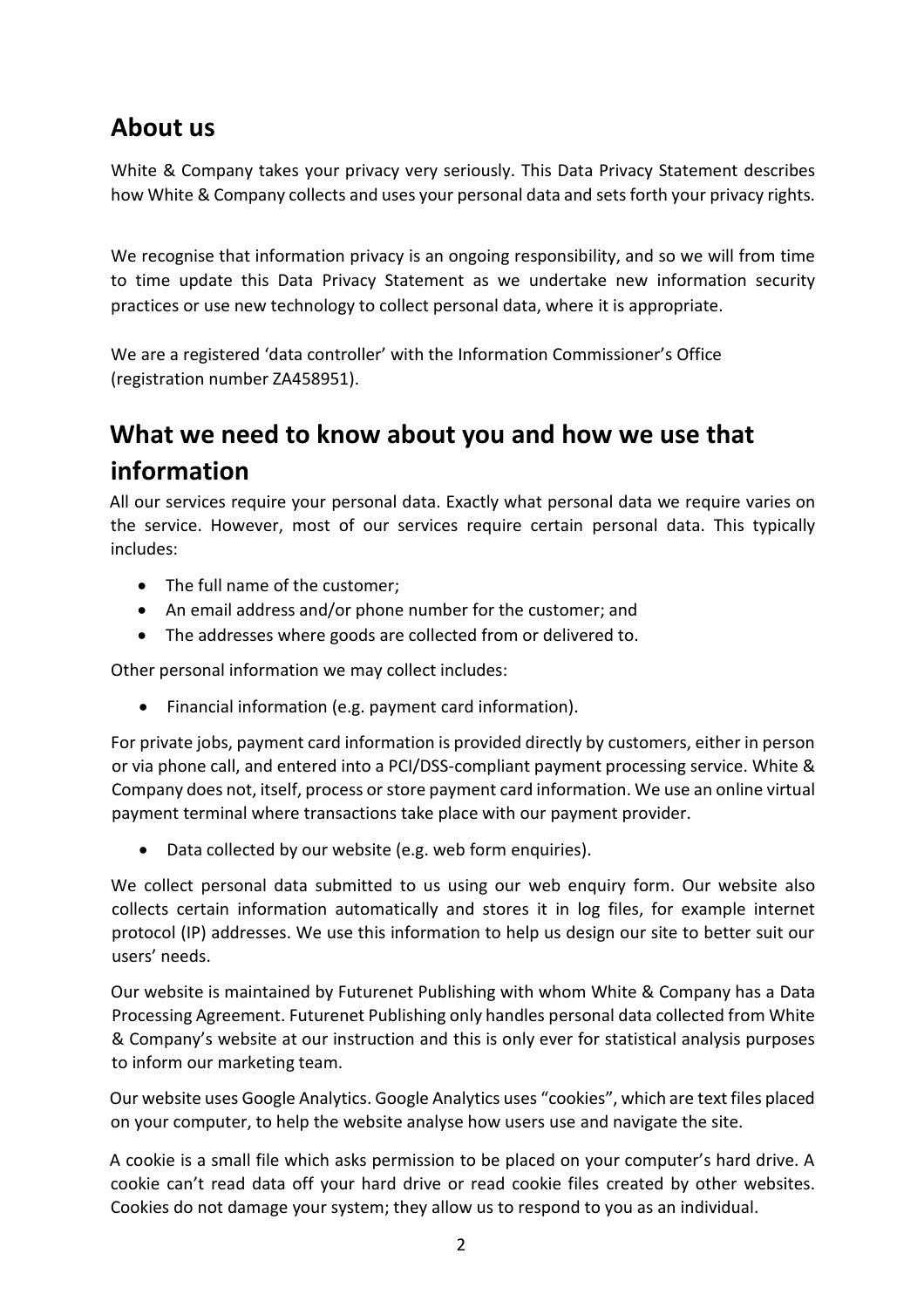A cookie in no way gives us access to your computer or any information about you, other than personal data you choose to share with us.

The information generated by cookies about your use of our website (including your IP address) will be transmitted to and stored by Google on servers located in the UK. Google will use this information for the purpose of evaluating your website activity and internet usage, compiling reports on website activity for website operators and providing other services relating to website activity usage.

• Lead generation.

We purchase information about properties on the housing market from a lead generation company. They collect address information both directly from individuals and publicly available sources, for example, information about a property in the public domain includes whether it is 'for sale' or 'sold subject to contract'.

Data collected via video conferencing software (e.g. Zoom).

When required we conduct surveys via video call with the full the agreement of the customer. These video calls are recorded allowing our surveyors to review the call when calculating volumes accurately, as this informs your quotation for the service. Video recordings of such surveys are stored securely in an encrypted format on 'Cloud' hosted servers and are retained for the appropriate duration required for the move. They are deleted after move completion or if the move fails to take place.

#### **Sharing your information with our Partners**

The services we provide can involve a national or transnational supply chain. In these cases we share only the personal data they require. If this involves transferring information to a country not recognised by the Information Commissioner's Office as providing equivalent protection, we'll use additional safeguards where required.

Where the service you book with, or is allocated to, White & Company includes importing or exporting your possessions into or via the United States, U.S. Customs and Border Protection (CBP) will legally obtain the Vessel Manifest. This document includes some of the shipper's personal information, for example, the name and address to which the shipment is consigned and their passport number.

Personal Information contained within the Vessel Manifest is shared by US CBP with other commercial organisations. You can mitigate this risk, and we recommend you do so, by completing the US CBP online request for Electronic Vessel Manifest Confidentiality [here.](https://www.cbp.gov/trade/automated/electronic-vessel-manifest-confidentiality) By completing this form you are requesting that any Personally Identifiable Information is kept confidential.

### **Securing your personal information**

Recordings of video surveys are stored securely in an encrypted format on 'Cloud' hosted servers. All other data is stored on our on premise servers which are kept in a secure site and protected by threat detection software and hardware firewalls, preventing unauthorised access.